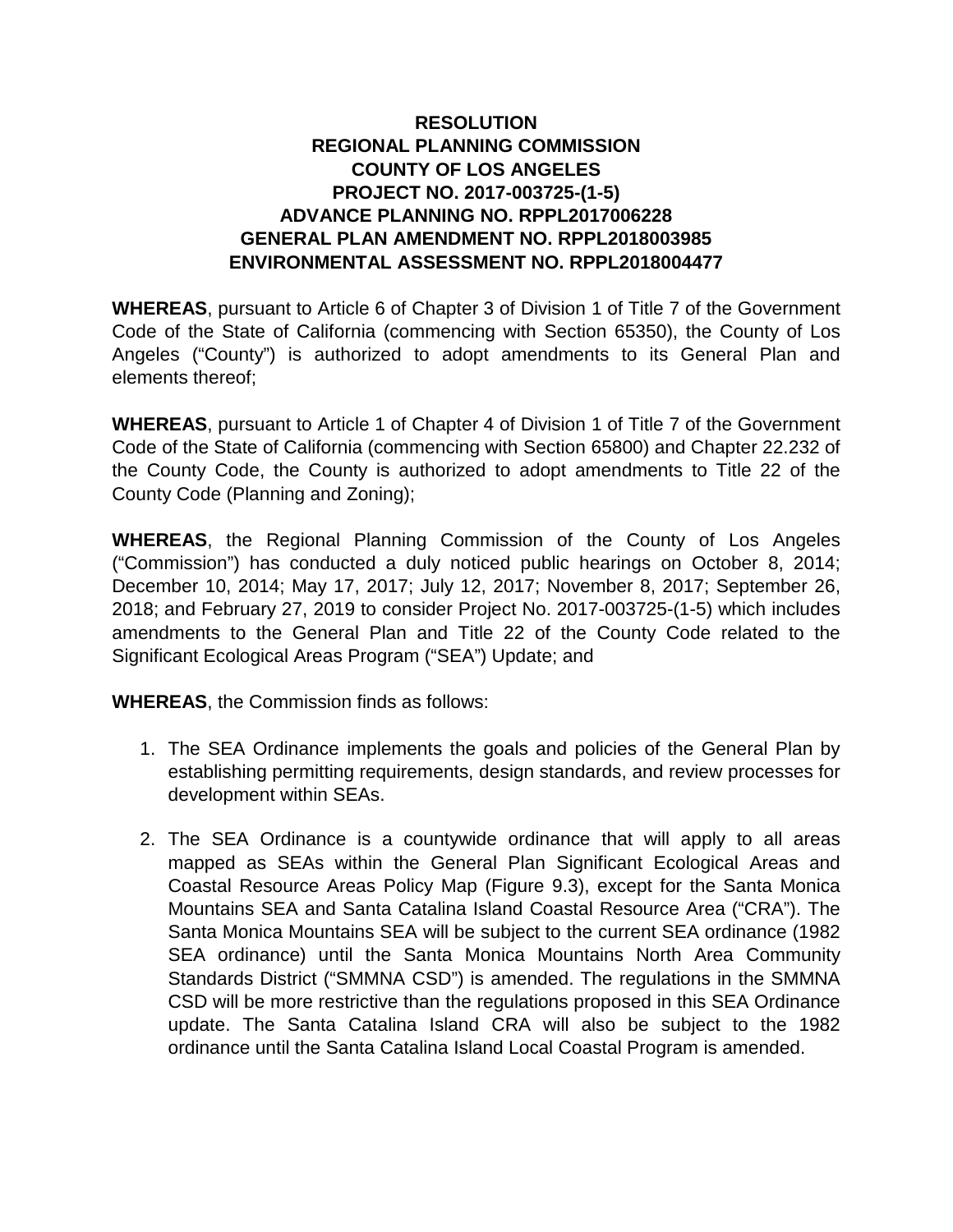#### **REGIONAL PLANNING COMMISSION SEA PROGRAM UPDATE RESOLUTION** Page **2** of **9**

- 3. The Conceptual SEA Update is an amendment to the General Plan to make minor text changes and mapping changes to make the Conceptual SEAs become full SEAs and subject to the new SEA ordinance. During the General Plan adoption process, the County Board of Supervisors designated certain proposed expanded SEAs as "Conceptual SEAs", pending further review for compatibility with community plans in Altadena, Rowland Heights, and Hacienda Heights. As a part of the SEA Ordinance update and the East San Gabriel Valley Area Plan outreach, the County Department of Regional Planning ("Department") heard from many constituents in the area who believed that the Conceptual SEAs should be officially adopted as a part of the SEA Ordinance update process.
- 4. The SEAs categorized as "Conceptual" amended per General Plan Amendment No. RPPL2018003985 are located in the communities of Altadena (Altadena Foothills and Arroyos SEA), and Hacienda Heights and Rowland Heights (Puente Hills SEA).
- 5. The SEA Ordinance Update proposes changes to the permitting and review processes, establishes new design and development standards, requires mandatory open space preservation, and enforces unpermitted activities in the SEAs. These include:

## Development Standards and Thresholds

Standard industry-recognized concepts were used to create development standards for addressing identified SEA Resources, SEA Protected Trees, water resources and specific land uses. The development standards for the SEA Resources have maximum thresholds of disturbances allowed for each SEA Resource category. Development that meets these requirements will receive a streamlined Ministerial SEA Review. Development unable to meet the development standards will require a SEA Conditional Use Permit ("SEA CUP") process similar to the current SEA CUP process.

## Preliminary Biological Review

In the new SEA Ordinance, prospective applicants will be asked to identify existing SEA Resources on-site in a Biological Constraints Map ("BCM") at the beginning of the design phase, prior to application submittal. Applicants must attend a SEA Counseling meeting, to receive guidance from staff on how the conceptual project design can avoid and minimize impacts to SEA Resources.

## Streamlined Review Process

The SEA Counseling meeting paves a path for a more streamlined review process. Although surveying and drafting a BCM will require an investment in time and resources early in the design process, it will result in better sited and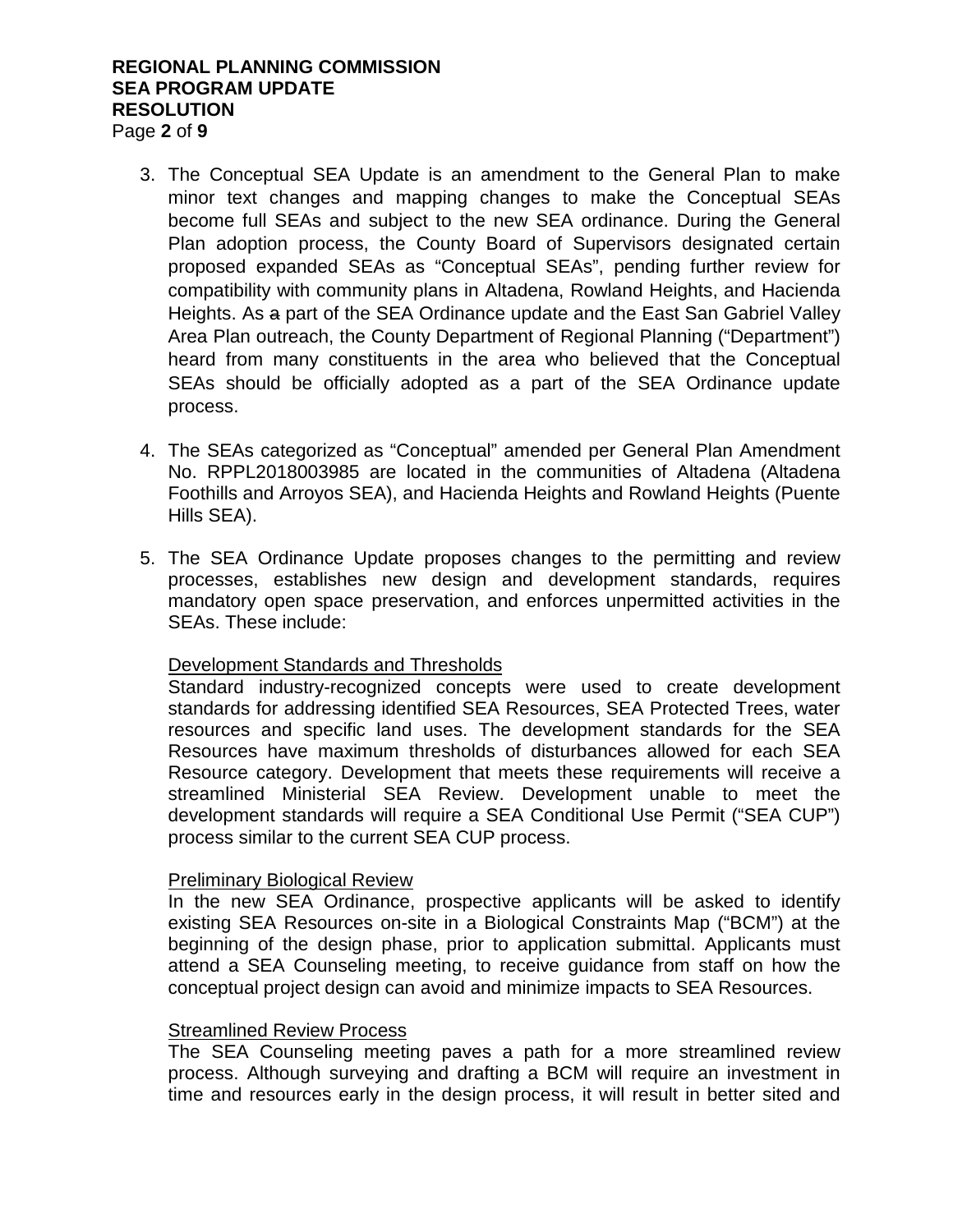## **REGIONAL PLANNING COMMISSION SEA PROGRAM UPDATE RESOLUTION**

Page **3** of **9**

designed projects to accommodate the biological constraints of the property. In the new ordinance, a Ministerial SEA Review will be processed as a biological review in conjunction with the appropriate land use permit. A staff biologist will conduct the biological review. Projects qualifying for a Ministerial SEA Review will not have to submit additional biological studies and documentation nor be reviewed by the SEA Technical Advisory Committee ("SEATAC").

## Natural Open Space Preservation

Both Ministerial SEA Reviews and SEA CUPs will be required to provide natural open space preservation. The ratios for open space preservation are based on the amount and type of SEA Resources disturbed.

## SEA Protected Trees

The SEA Protected Trees development standard and Protected Tree Permit were developed to better assess impacts on native trees in the SEAs. Mitigation ratios were developed for the Protected Tree Permit. The Protected Tree Permit will allow for development that otherwise meets all development standards except for the SEA Protected Trees development standard.

## Enforcement

Any activity defined as development in the SEAs prior to an approved permit, is prohibited. A Ministerial SEA Review or SEA CUP shall be obtained to assess the impacts of the unpermitted development and require necessary mitigations. If neither permit is obtained, then a Restoration Permit shall be required to restore the disturbed area to a close resemblance of its original natural habitat.

- 6. The SEA Ordinance and Conceptual SEA Updates work towards achieving General Plan Goal C/NR 3. In comparison to the existing SEA Ordinance, the new SEA Ordinance is more protective of the natural habitats that comprise the SEAs. The new SEA Ordinance requires preliminary assessment of biological resources to guide sustainable development and provides for permanent preservation of sensitive habitats. The adoption of the Conceptual SEAs as part of the SEA policy map will ensure additional protections for those areas.
- 7. The SEA Ordinance Update component of the project qualifies for a Categorical Exemption (Class 8 Exemption, Actions by Regulatory Agencies for Protection of the Environment) under the California Environmental Quality Act (CEQA) and the County environmental guidelines. The SEA Ordinance Update will reduce the environmental impacts to SEAs through the streamlined review process and development standards by guiding ground and vegetation disturbance to avoid or minimize impacts to the SEAs. The use of the development standards limits the development footprint, maintains wildlife movement corridors, and requires setbacks from SEA Resources. The requirement of natural open space preservation enables permanent protection within the SEAs.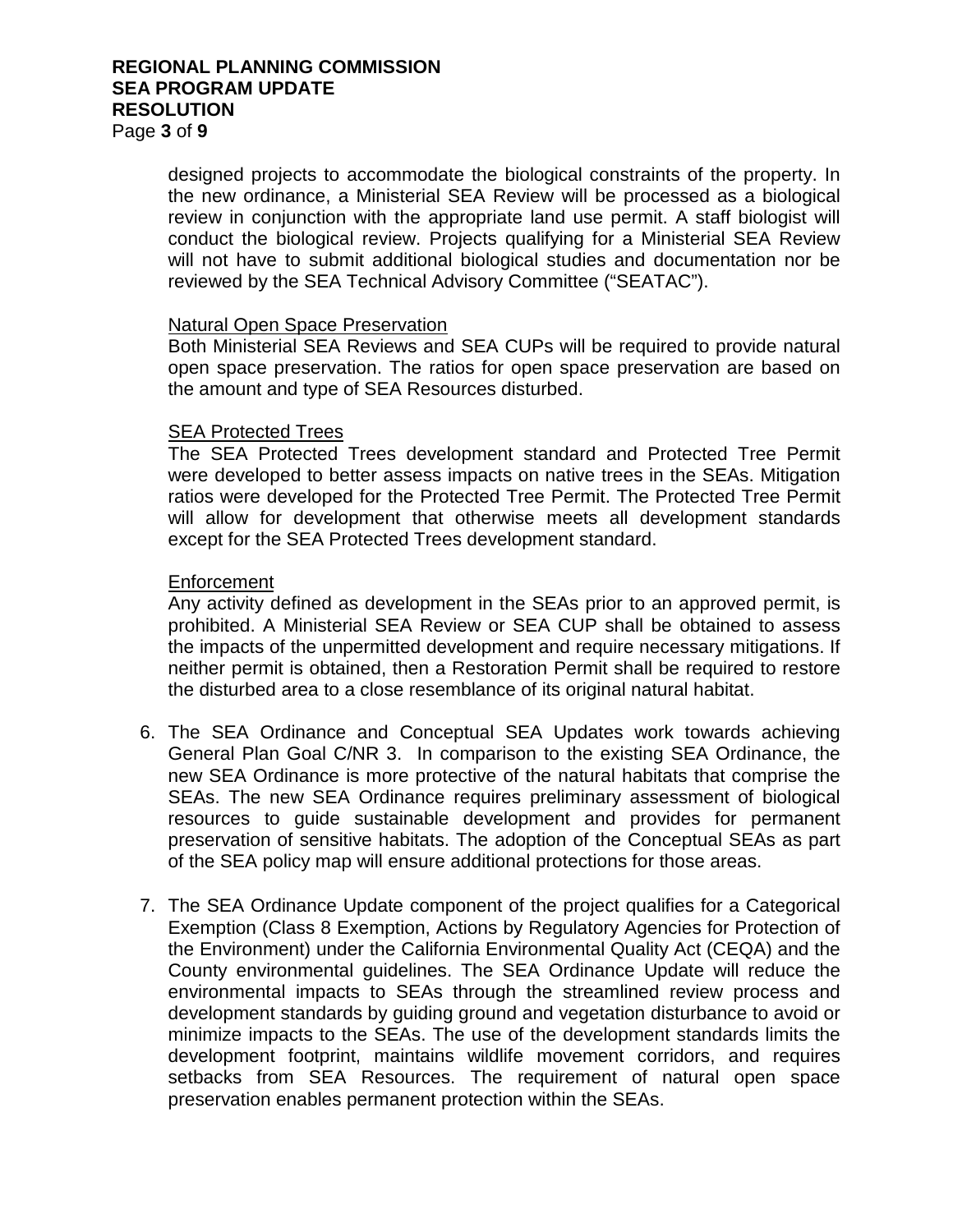#### **REGIONAL PLANNING COMMISSION SEA PROGRAM UPDATE RESOLUTION** Page **4** of **9**

- 8. An Addendum to the Certified Final Environmental Impact Report ("EIR") for the General Plan Update, adopted on October 6, 2015, was prepared for the Conceptual SEAs Update component of this project in compliance with CEQA requirements. The Addendum was not required to be circulated for public review per Section 15164 of CEQA. The proposed amendments to the General Plan do not change any impacts of the General Plan and its implementation programs, which were analyzed within the Final EIR, prepared as a Programmatic EIR. The Certified Final EIR fully analyzed the areas categorized as Conceptual SEAs as part of the proposed Altadena Foothills and Arroyos, and Puente Hills SEAs. The General Plan EIR did not make any specific mention of Conceptual SEAs. A Modified Environmental Checklist Form (Initial Study) was not created for this project since there are no potential project impacts that would require revisions to the Certified Final EIR.
- 9. County departments were consulted during the Project's development. Departments consulted include Public Works, Public Health, Parks and Recreation, and Fire. Comments and recommendation on review procedures for County projects were received from County departments and were incorporated into the Public Hearing Draft of the SEA Ordinance and Implementation Guide.
- 10.On October 8, 2014, the Commission conducted a continued public hearing for the General Plan 2035 Update. The SEA Program Update was a part of the General Plan Update which included updated boundaries, policies, and updated ordinance. Staff recommended that the SEA Ordinance be taken off calendar to allow additional time to address stakeholders concerns regarding the SEA Ordinance, and to allow for more comprehensive community-level outreach; the remaining pieces of the SEA Program Update progressed with the General Plan 2035 Update. Thirteen individuals testified at the hearing. The majority spoke in opposition of the expansion of SEAs on mining properties, agricultural areas, and Economic Opportunity Areas proposed in the Antelope Valley Area Plan Update, and expressed concerns over the implementation of the SEA Ordinance. One individual spoke in support of the SEA Program, with recommendations to change the SEA Ordinance. Three individuals inquired about zoning consistency and the impact on a specific property in Kinneloa Mesa.
- 11.On December 10, 2014, the Commission conducted a continued public hearing for the General Plan Update. The Commission considered the General Plan Update in its entirety and the Final EIR, closed the public hearing, and recommended the EIR and General Plan Update to the Board for approval. Seven individuals testified at the hearing on various topics. Regarding SEAs, one individual expressed concerns over not having been notified of the changes to the SEA Program. Another individual commented on the importance of maintaining the proposed SEAs, and suggested that some large sites in the East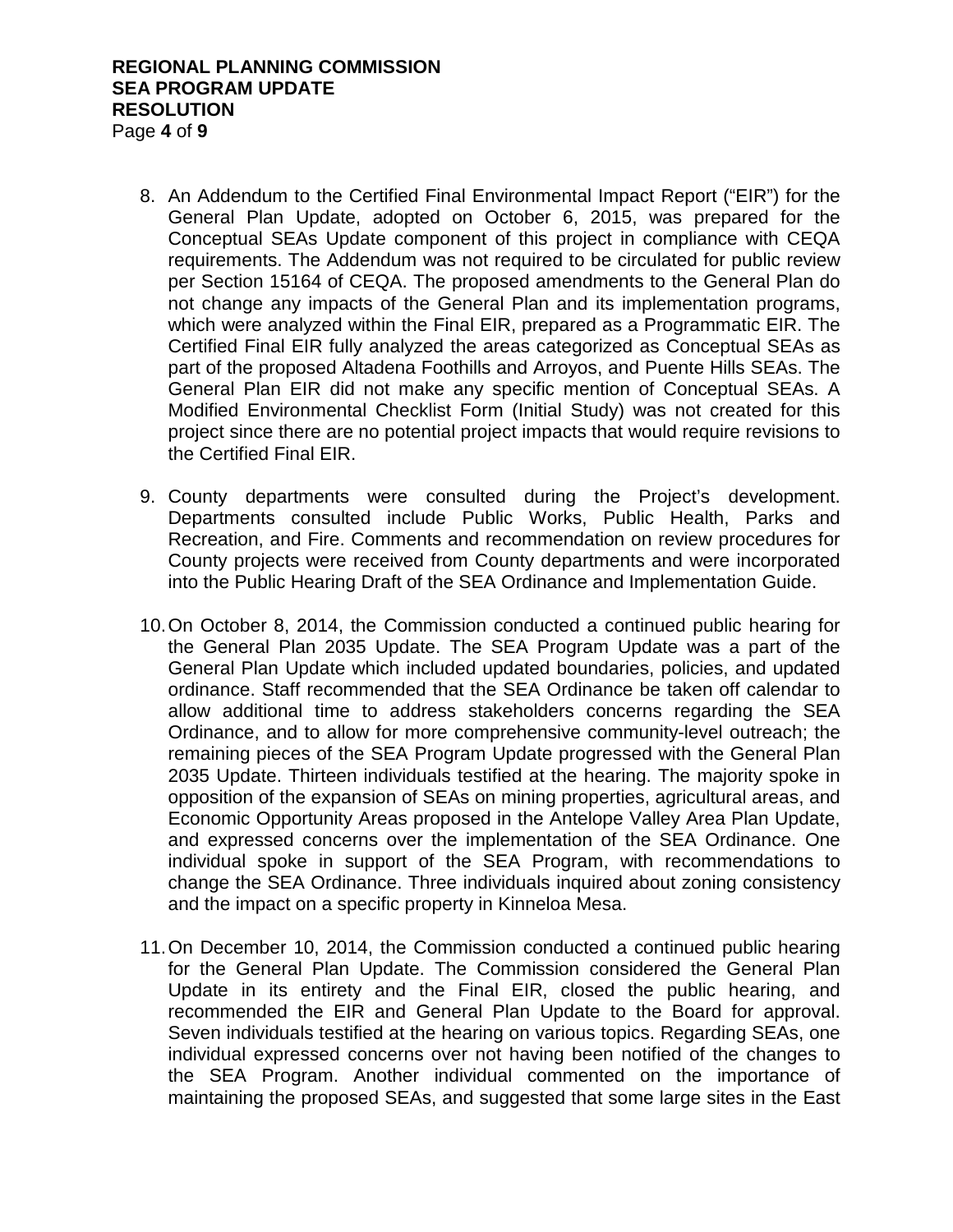#### **REGIONAL PLANNING COMMISSION SEA PROGRAM UPDATE RESOLUTION** Page **5** of **9**

San Gabriel Valley be designated Rural Land 40 (RL 40) to prevent parcel fragmentation. The Commission expressed concerns over the proposed SEAs in existing community plan areas. Before closing the public hearing related to SEAs, the Commission directed staff to designate proposed expanded SEAs within the communities of Altadena, Hacienda Heights and Rowland Heights as "Conceptual SEAs," and add language to clarify that the Conceptual SEAs be further considered and effective upon the preparation of community-based planning efforts. It was noted that the existing adopted SEA boundaries within these areas will remain in place and will not be affected by the designation of proposed expanded SEAs as Conceptual SEAs.

- 12.On May 17, 2017, the Commission conducted a duly-noticed public hearing where staff gave a presentation on the history of the SEA Program and the latest updates to the SEA Ordinance. The Commission heard from a number of testifiers and continued the hearing to provide additional time for public review and comment and for staff to further refine the draft language to be consistent with the Zoning Code Technical Update. The Commission continued the public hearing to July 12, 2017 and requested that staff return with a document responding to the comment letters received.
- 13.On July 12, 2017, the Commission conducted a continued public hearing. The Commission requested further clarification on portions of the updated SEA Ordinance. The Commission also had questions on the relationship between the SEA Ordinance and the then-pending Accessory Dwelling Units Ordinance. The Commission requested information on the number of permits processed, the draft Implementation Guide, and the overall intent and purpose of the SEA Ordinance. The Commission also directed staff to conduct additional outreach given that there was only one testifier in attendance.
- 14.On November 8, 2017, the Commission conducted a continued public hearing. Staff provided additional information in response to questions and comments raised by the Commission at the July 12, 2017 public hearing. Staff also introduced an alternative approach for the SEA Ordinance that would incorporate an early biological review to streamline the process and help design projects that avoid or minimize impacts. Staff requested that the SEA Ordinance be taken off calendar to allow Staff to revise the ordinance, complete the SEA Implementation Guide, allow the Santa Monica Mountains North Area Plan effort to proceed separately in developing more specific policies and standards for the Santa Monica Mountains SEA based on habitat mapping, and allow for further outreach. The Commission took the matter off calendar.
- 15.On March 14, 2018, Staff presented an update on the SEA Ordinance to the Commission as a Discussion Item. Staff presented the Public Review Draft of the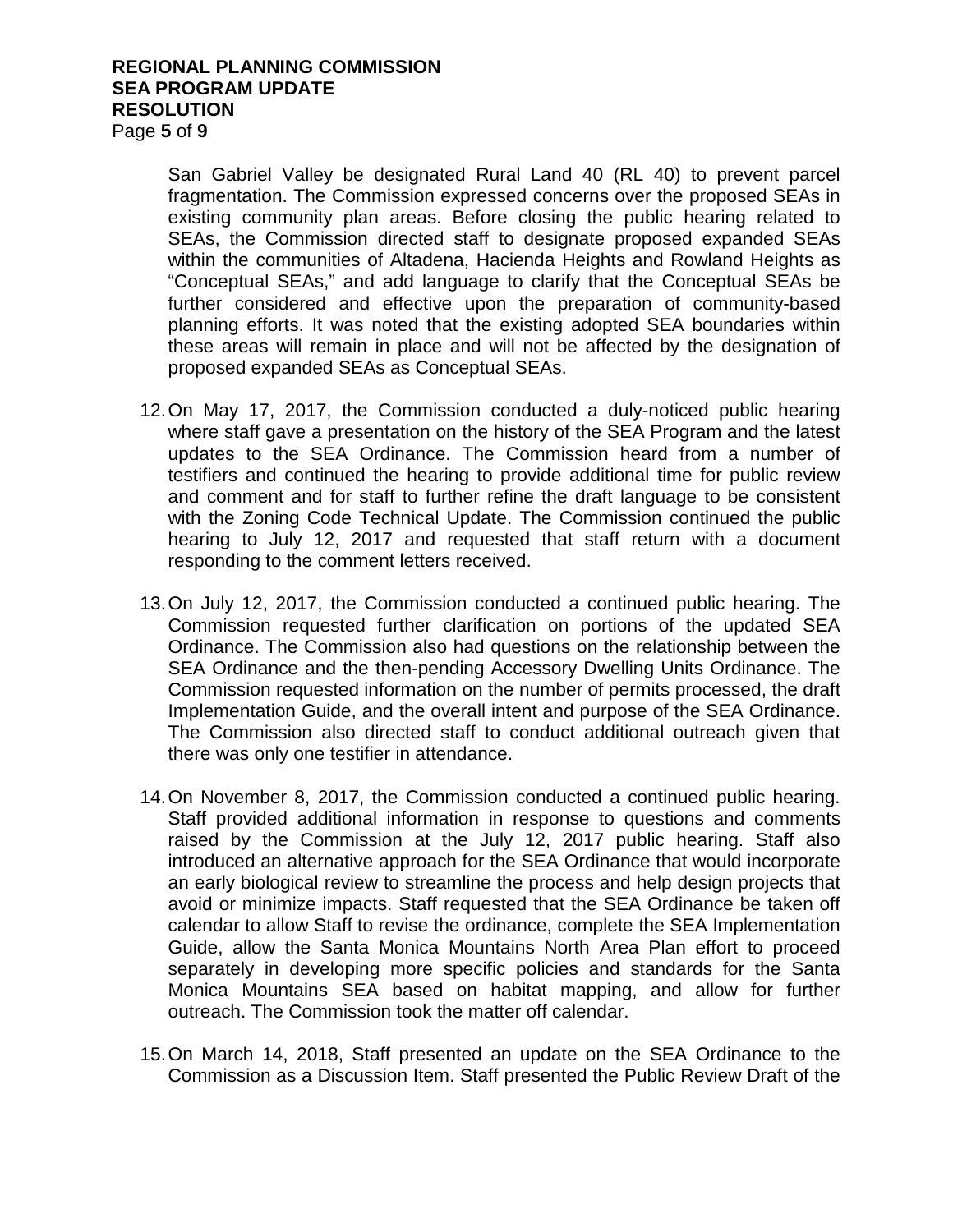#### **REGIONAL PLANNING COMMISSION SEA PROGRAM UPDATE RESOLUTION** Page **6** of **9**

SEA Ordinance and Implementation Guide, and notified the Commission of the start of a 75-day public review period.

- 16.The Department conducted a robust public engagement campaign during the period from March to September 2018. The objectives of the engagement efforts were to provide general understanding of the SEA Program, discuss the draft SEA Ordinance, and answer any specific questions members of the public may have regarding the draft SEA Ordinance.
- 17.On September 26, 2018, the Commission conducted a duly-noticed public hearing on the draft SEA Ordinance and Implementation Guide. Staff introduced the Conceptual SEA Update. Staff recommended that the Conceptual SEAs in the communities of Altadena, Rowland Heights, Hacienda Heights be adopted as official SEAs. Staff reported that the recommendation was a result of constituents in those communities requesting that the conceptual SEAs become official SEAs. Nine members of the public testified at this hearing on the SEA Ordinance Update and Conceptual SEA Update. Several concerns voiced were the singlefamily residence exemptions for the Antelope Valley, how the SEA Ordinance will affect existing water hauling businesses and/or CUPs, applicability of the Ordinance to already submitted applications, and notifications of approved Ministerial SEA Reviews. The Commission requested clarification on the definition of heritage trees, performance standards for mitigation trees, and cost estimates for additional County Foresters to properly implement the ordinance. Additional requests from the Commission included addressing public concerns with exempting single-family residences and disturbed farmland in the Antelope Valley and adding a finding for SEA CUPs that would require siting of development in the least sensitive location. The Commission continued the matter off calendar to allow for staff to make the requested changes and address issues raised by the Commission and members of the public.
- 18.On February 27, 2019, the Commission conducted a duly noticed public hearing on the SEA Ordinance and Conceptual SEA updates. Staff presented the changes and clarifications requested by the Commission on heritage trees, performance standards for mitigation trees, and cost estimates for additional staffing. Staff updated the Commission on meetings held with the public to further discuss concerns, such as exemptions for single-family residences in the Antelope Valley and Conditional Use Permit renewals. Seven members of the public testified at this hearing. The testimonies included support for the Conceptual SEA update, support and opposition for the Antelope Valley exemptions, and concerns regarding the open space preservation ratios. After hearing all testimonies, the Commission closed the public hearing and recommended that the Board approve the SEA Program update.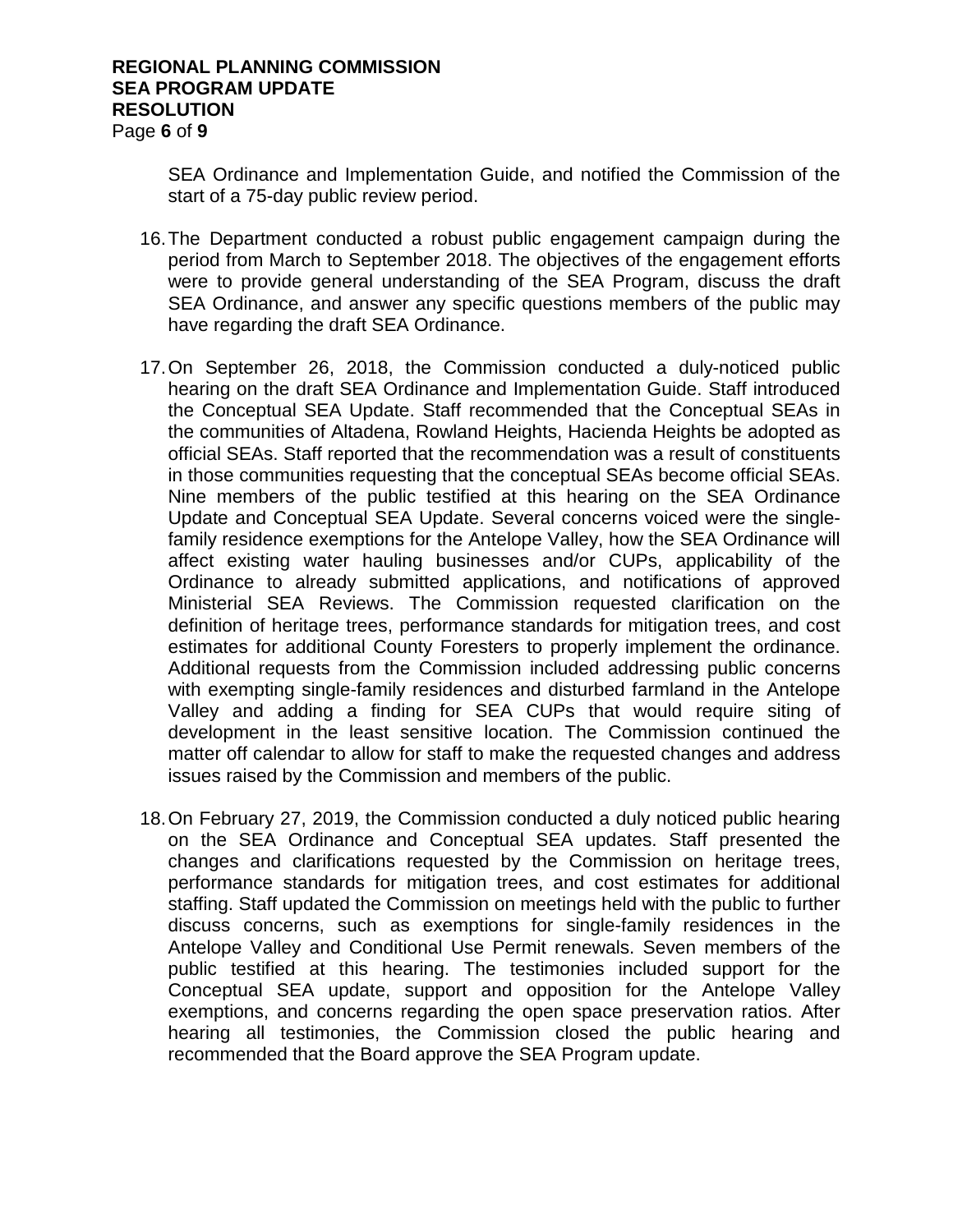#### **REGIONAL PLANNING COMMISSION SEA PROGRAM UPDATE RESOLUTION** Page **7** of **9**

- 19.Members of the public had four opportunities to comment on the draft SEA Ordinance since the project was taken off of the General Plan Update. The first comment period for Drafts No. 7, 8, and 9 during the May 17 and July 12, 2017 Commission public hearings. The second comment period for the Public Review Draft was from March 14 to May 31, 2018. The comments received included the Antelope Valley exemptions, protection of Conceptual SEAs, applicability of the SEA Ordinance. The third comment period for the Public Hearing Draft (September 2018) was from August 27, 2018 to September 26, 2018. The fourth comment period for the Public Hearing Draft (February 2019) was from January 28, 2019 to February 27, 2019.
- 20.Pursuant to the provisions of Sections 22.60.174 and 22.60.175 of the County Code, the public hearing notice was published in the Los Angeles Daily News, Antelope Valley Press, and La Opinion.
- 21.Project information was made available to the public online and at nine County public libraries in the communities of East Los Angeles, Florence-Firestone, Topanga Canyon, Hacienda Heights, Rowland Heights, Altadena, Acton, Lake Los Angeles, and Lancaster. Project information and public hearing notice were also emailed to the those who subscribe to the SEA courtesy email list. Additional social media and blog posts have been posted weekly with links to project information.
- 22.The location of the documents and other materials constituting the record of proceedings upon which the Commission's decision is based in this matter is at the Los Angeles County Department of Regional Planning, 13th Floor, Hall of Records, 320 West Temple Street, Los Angeles, CA 90012. The custodian of such documents and materials shall be the Section Head of the Environmental Planning and Sustainability section of the Department.

**THEREFORE, BE IT RESOLVED THAT** the Regional Planning Commission recommends to the Board of Supervisors of the County of Los Angeles as follows:

- 1. Hold a public hearing to consider Project No. 2017-003725-(1-5), which includes General Plan Amendment No. RPPL2018003985, Advance Planning No. RPPL2017006228, and Environmental Assessment No. RPPL 2018004477;
- 2. Find that the Addendum to the Certified Final EIR for the Los Angeles County General Plan Update Project 02-305 has been prepared in compliance with the California Environmental Quality Act and state and local agency guidelines related thereto and reflect the independent judgement of the Board;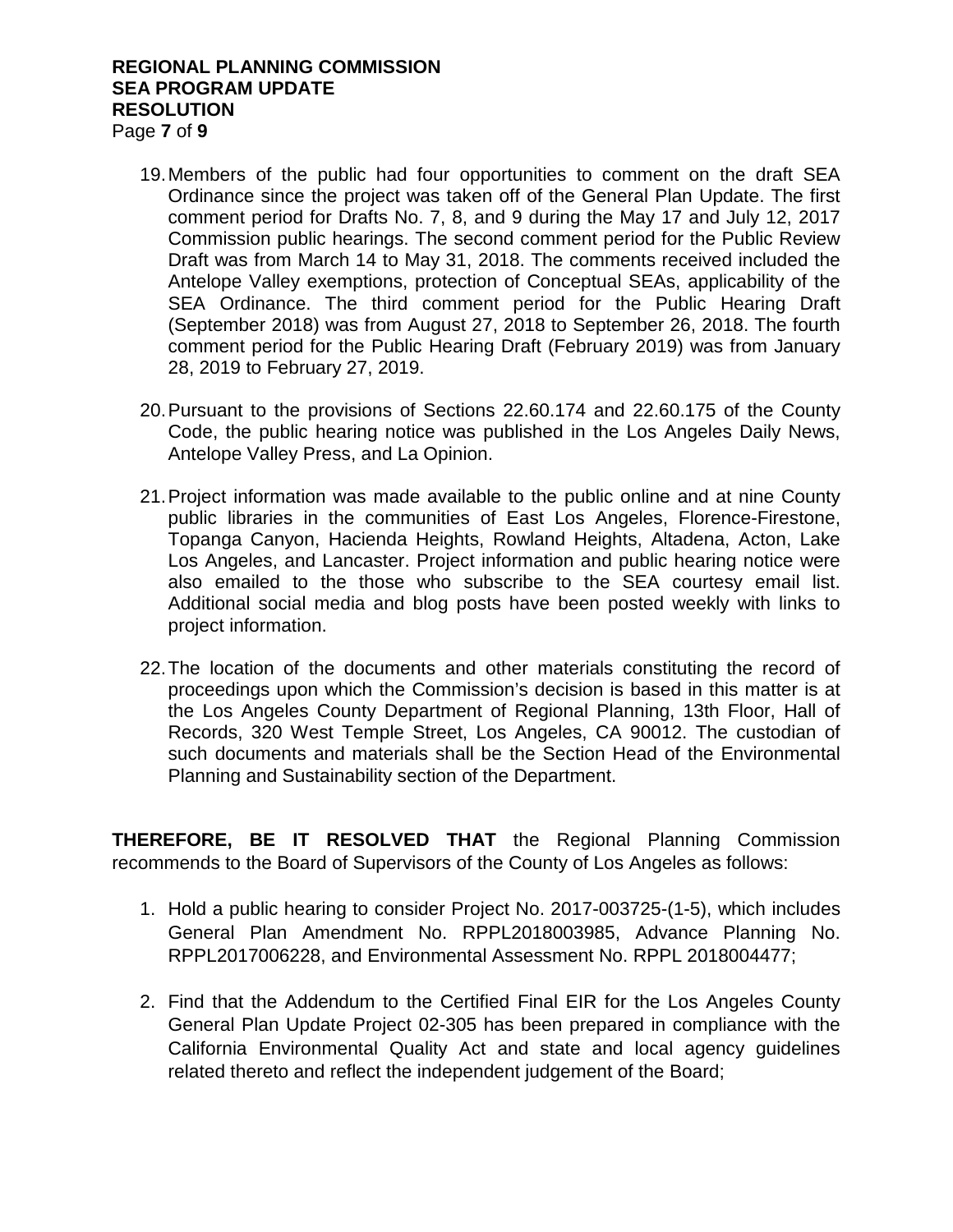### **REGIONAL PLANNING COMMISSION SEA PROGRAM UPDATE RESOLUTION** Page **8** of **9**

- 3. Adopt the Conceptual SEAs Update, General Plan Amendment No. RPPL2018003985, an amendment to the General Plan which designates the Altadena Foothills and Arroyos and the Puente Hills Conceptual SEAs as official SEAs and subject to the regulations of the SEA Ordinance; and
- 4. Adopt the SEA Ordinance Update, Advance Planning No. RPPL2017006228, containing the proposed amendments to Title 22 (Planning and Zoning), and determine that the amendments are compatible with and supportive of the goals and policies of the Los Angeles County General Plan.